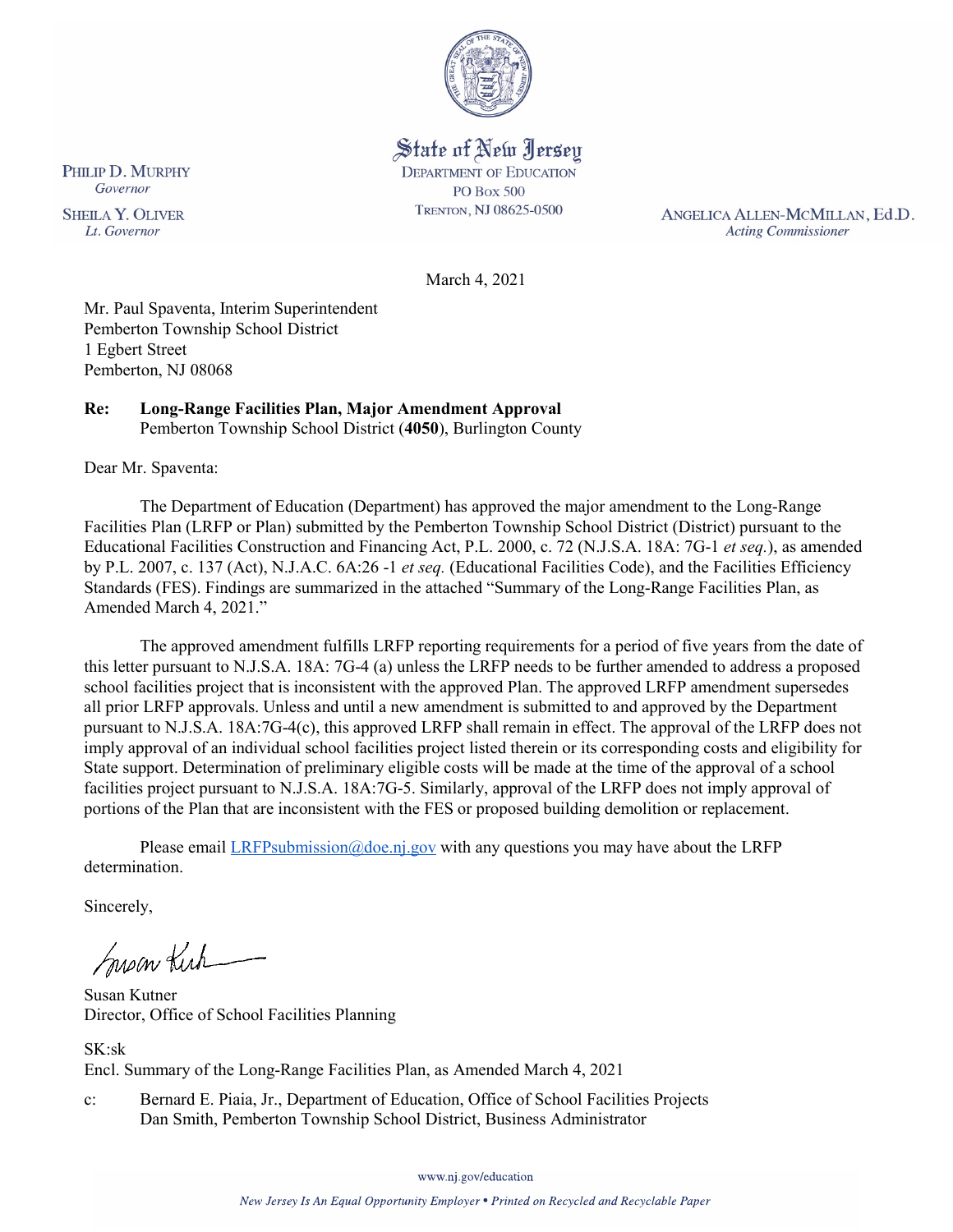# **Pemberton Township School District (4050) Summary of the Long-Range Facilities Plan, as Amended March 4, 2021**

The Department of Education (Department) has completed its review of the major amendment to the Long-Range Facilities Plan (LRFP or Plan) submitted by the Pemberton Township School District (District) pursuant to the Educational Facilities Construction and Financing Act, P.L. 2000, c. 72 (N.J.S.A. 18A: 7G-1 *et seq.*), as amended by P.L. 2007, c. 137 (Act), N.J.A.C. 6A:26-1 et seq. (Educational Facilities Code), and the Facilities Efficiency Standards (FES).

The following provides a summary of the District's approved amended LRFP. The summary is based on the standards set forth in the Act, the Educational Facilities Code, the FES, District-reported information in the Department's LRFP reporting system, and supporting documentation. The referenced reports in *italic* text are standard reports available on the Department's LRFP website.

# **1. Inventory Overview**

The District is classified as a SDA District for funding purposes. It provides services for students in grades .

The District identified existing and proposed schools, sites, buildings, rooms, and site amenities in its LRFP. Table 1 lists the number of existing and proposed district schools, sites, and buildings. Detailed information can be found in the *School Asset Inventory Report* and the *Site Asset Inventory Report.*

**As directed by the Department, school facilities projects that have received initial approval by the Department and have been approved by the voters, if applicable, are represented as "existing" in the LRFP.** Approved projects that include new construction and/or the reconfiguration/reassignment of existing program space are as follows: n/a.

| Category                                     | <b>Existing</b> | <b>Proposed</b> |  |
|----------------------------------------------|-----------------|-----------------|--|
| Number of Schools (assigned DOE school code) |                 |                 |  |
| Number of School Buildings <sup>1</sup>      |                 |                 |  |
| Number of Non-School Buildings <sup>2</sup>  |                 |                 |  |
| Number of Vacant Buildings                   |                 |                 |  |
| Number of Sites                              |                 |                 |  |

#### **Table 1: Number of Schools, School Buildings, and Sites**

Based on the existing facilities inventory submitted by the District:

- Schools using leased buildings (short or long-term):  $n/a$
- Schools using temporary classroom units (TCUs), excluding TCUs supporting construction: Emmons (085); Busansky (135)
- Vacant/unassigned school buildings: Harker-Wylie (storage); Isaiah Haines (storage)

 $\overline{a}$ 

<span id="page-1-0"></span>*<sup>1</sup>* Includes district-owned buildings and long-term leases serving students in district-operated programs

<span id="page-1-1"></span><sup>&</sup>lt;sup>2</sup> Includes occupied district-owned buildings not associated with a school, such as administrative buildings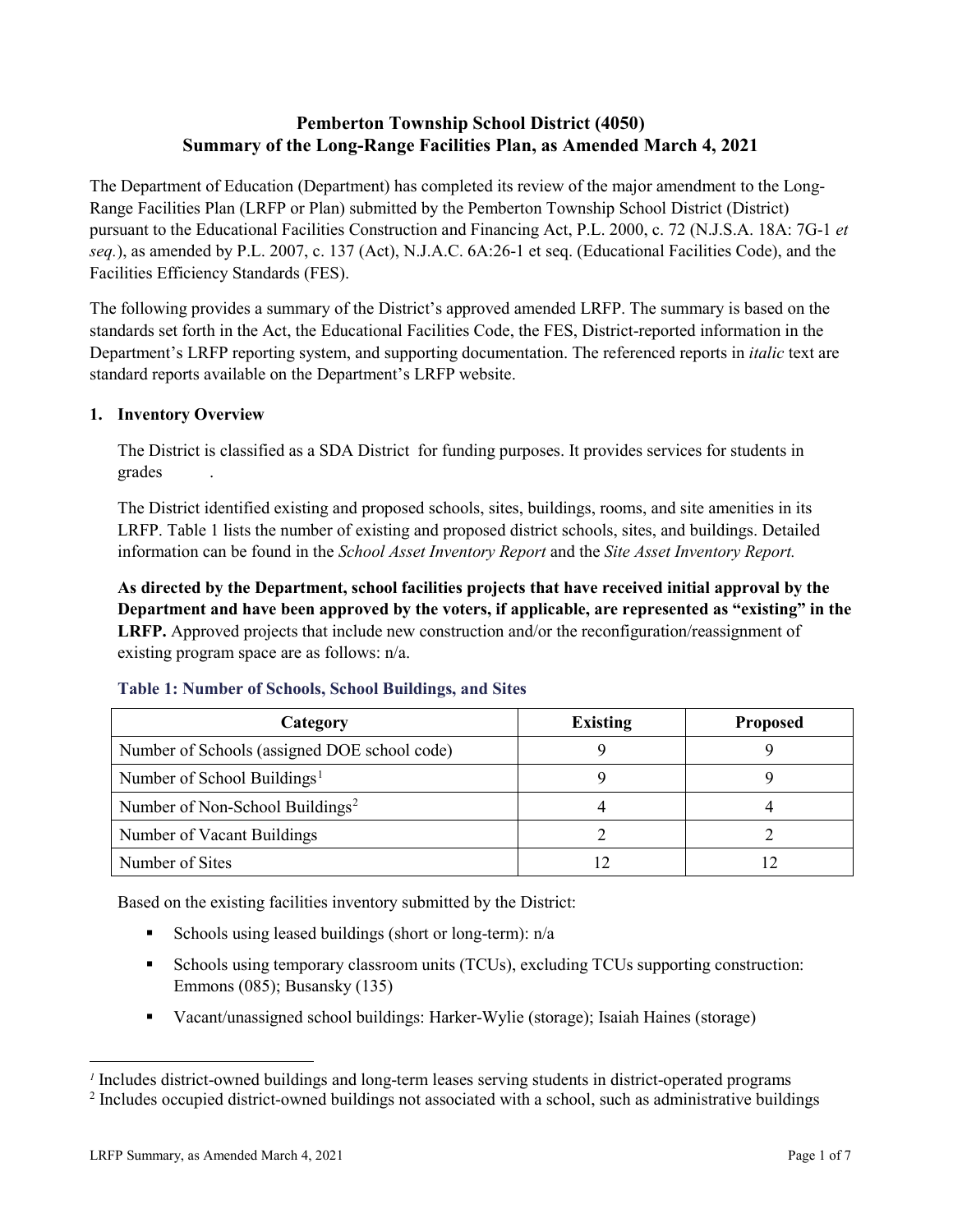Findings:

The Department has determined that the proposed inventory is adequate for approval of the District's LRFP amendment. However, the LRFP determination does not imply approval of an individual school facilities project listed within the LRFP; the District must submit individual project applications for project approval.

# **2. District Enrollments**

The District determined the number of students, or "proposed enrollments," to be accommodated for LRFP planning purposes on a district-wide basis and in each school.

The Department minimally requires the submission of a standard cohort-survival projection using historic enrollment data from the Application for School State Aid (ASSA) or NJ Smart. The cohort-survival method projection method forecasts future students based upon the survival of the existing student population as it moves from grade to grade. A survival ratio of less than 1.00 indicates a loss of students, while a survival ratio of more than 1.00 indicates the class size is increasing. For example, if a survival ratio tracking first to second grade is computed to be 1.05, the grade size is increasing by 5% from one year to the next. The cohort-survival projection methodology works well for communities with stable demographic conditions. Atypical events impacting housing or enrollments, such as an economic downturn that halts new housing construction or the opening of a charter or private school, typically makes a cohort-survival projection less reliable.

#### **Proposed enrollments are based on a standard cohort-survival enrollment projection.**

Adequate supporting documentation was submitted to the Department to justify the proposed enrollments. Table 2 provides a comparison of existing and projected enrollments. All totals include special education students.

|                              | <b>Existing Enrollments</b> | <b>District Proposed Enrollments</b> |
|------------------------------|-----------------------------|--------------------------------------|
| <b>Grades</b>                | 2019-20                     | 2022-23                              |
| PK (excl. private providers) | 477                         | 552                                  |
| Grades K to 5                | 2,234                       | 2,024                                |
| Grades 6 to 8                | 1,037                       | 928                                  |
| Grades 9 to 12               | 989                         | 911                                  |
| <b>Totals PK to 12</b>       | 4,737                       | 4,415                                |

# **Table 2: Enrollments**

Findings:

The Department has determined the District's proposed enrollments to be acceptable for approval of the District's LRFP amendment. The Department will require a current enrollment projection at the time an application for a school facilities project is submitted incorporating the District's most recent enrollments in order to verify that the LRFP's planned capacity is appropriate for the updated enrollments.

# **3. District Practices Capacity**

Based on information provided in the room inventories, District Practices Capacity was calculated for each school building to determine whether adequate capacity is proposed for the projected enrollments based on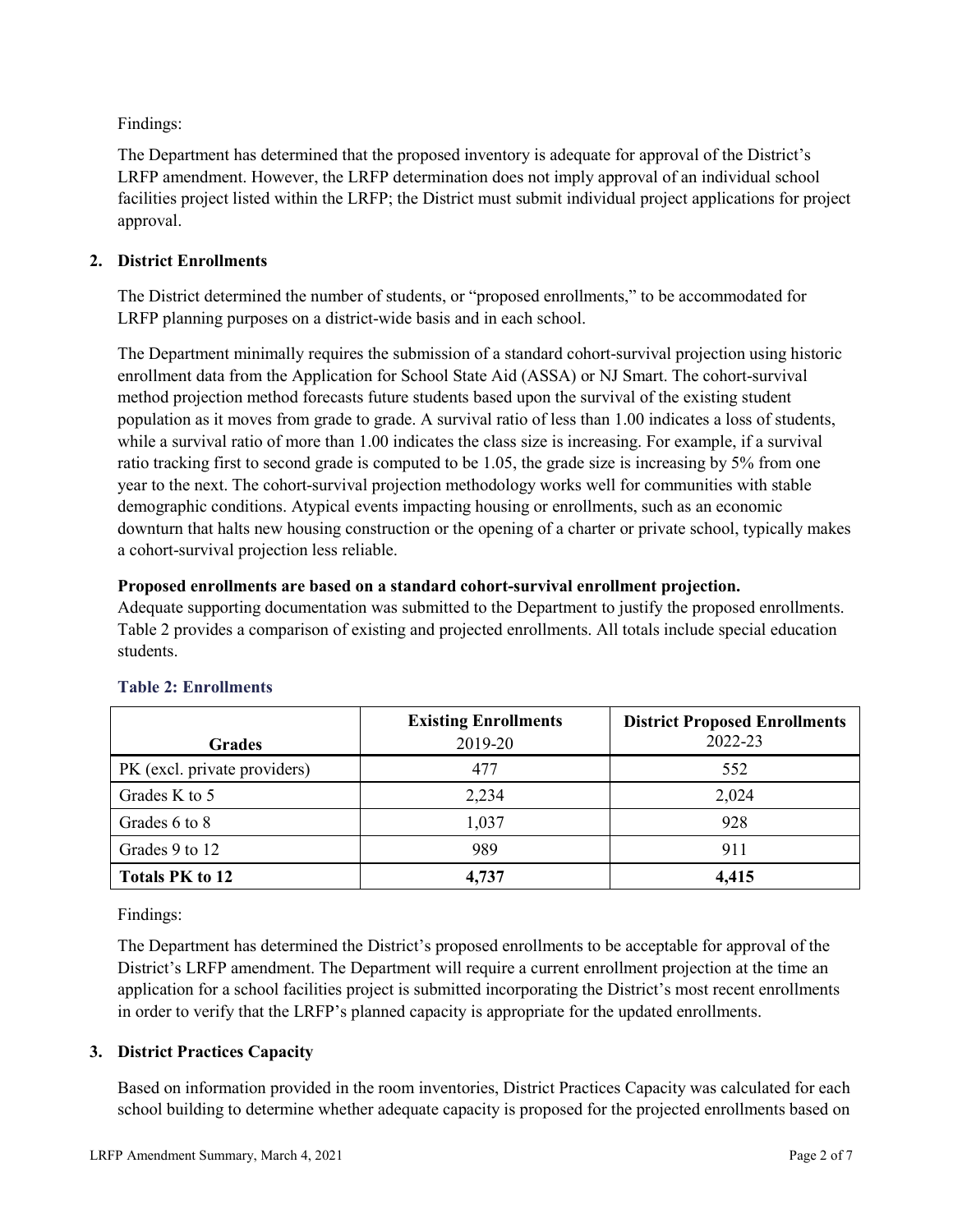district scheduling and class size practices. The capacity totals assume instructional buildings can be fully utilized regardless of school sending areas, transportation, and other operational issues. The calculations only consider district-owned buildings and long-term leases; short term leases and temporary buildings are excluded. **A capacity utilization factor of 90% for classrooms serving grades K-8 and 85% for classrooms serving grades 9-12 is applied in accordance with the FES.** No capacity utilization factor is applied to preschool classrooms.

In certain cases, districts may achieve adequate District Practices Capacity to accommodate enrollments but provide inadequate square feet per student in accordance with the FES, resulting in educational adequacy issues and "Unhoused Students." Unhoused students are considered in the "Functional Capacity" calculations used to determine potential State support for school facilities projects and are analyzed in Section 4.

Table 3 provides a summary of proposed enrollments and existing and proposed District-wide capacities. Detailed information can be found in the LRFP website reports titled *FES and District Practices Capacity Report, Existing Rooms Inventory Report, and Proposed Rooms Inventory Report.*

| <b>Grades</b>              | <b>Proposed</b><br><b>Enrollments</b> | <b>Existing</b><br><b>District</b><br><b>Practices</b><br>Capacity | <b>Existing</b><br>Deviation* | <b>Proposed</b><br><b>District</b><br><b>Practices</b><br>Capacity | <b>Proposed</b><br>Deviation* |
|----------------------------|---------------------------------------|--------------------------------------------------------------------|-------------------------------|--------------------------------------------------------------------|-------------------------------|
| Elementary ( $PK$ to 5)    | 2,576                                 | 2,869.80                                                           | 293.80                        | 2,869.80                                                           | 293.80                        |
| Middle $(6 \text{ to } 8)$ | 928                                   | 1,124.55                                                           | 196.55                        | 1,124.55                                                           | 196.55                        |
| High $(9 \text{ to } 12)$  | 911                                   | 1,468.80                                                           | 557.80                        | 1,468.80                                                           | 557.80                        |
| <b>District Totals</b>     | 4,415                                 | 5,463.15                                                           | 1,048.15                      | 5,463.15                                                           | 1,048.80                      |

# **Table 3: District Practices Capacity Analysis**

*\* Positive numbers signify surplus capacity; negative numbers signify inadequate capacity. Negative values for District Practices capacity are acceptable for approval if proposed enrollments do not exceed 100% capacity utilization.*

Considerations:

- Based on the proposed enrollments and existing room inventories, the District is projected to have inadequate capacity for the following grade groups, assuming all school buildings can be fully utilized: n/a
- Adequate justification has been provided by the District if the proposed capacity for a school significantly deviates from the proposed enrollments. Generally, surplus capacity is acceptable for LRFP approval if additional capacity is not proposed through new construction.

# Findings:

The Department has determined that proposed District capacity, in accordance with the proposed enrollments, is adequate for approval of the District's LRFP amendment. The Department will require a current enrollment projection at the time an application for a school facilities project is submitted, incorporating the District's most recent Fall Enrollment Report, in order to verify that the LRFP's planned capacity meets the District's updated enrollments.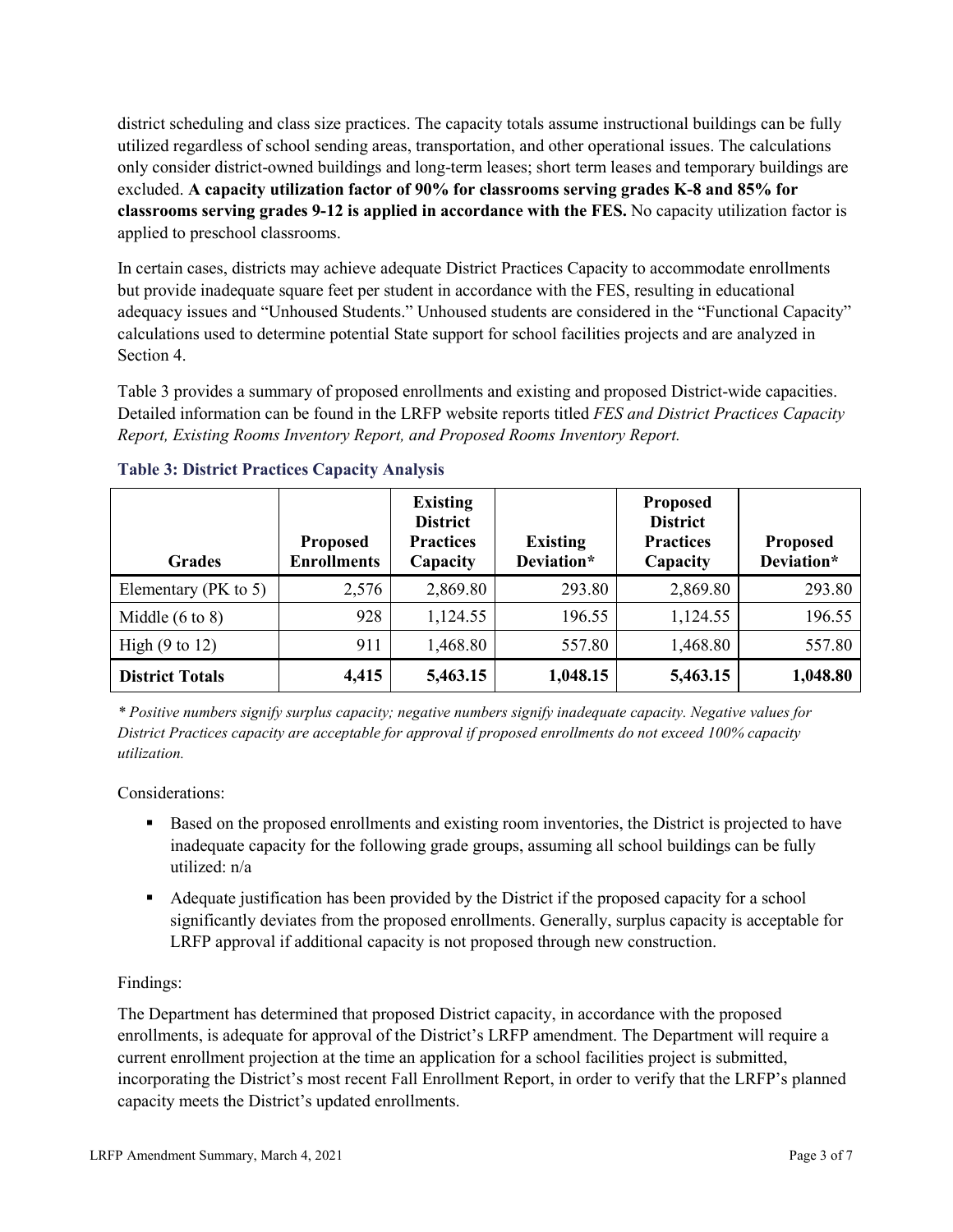# **4. New Construction Funding Eligibility**

*Functional Capacity* was calculated and compared to the proposed enrollments to provide a **preliminary estimate** of Unhoused Students and new construction funding eligibility. **A final determination will be made at the time of project application approval.**

*Functional Capacity* is the adjusted gross square footage of a school building *(total gross square feet minus excluded space)* divided by the minimum area allowance per full-time equivalent student for the grade level contained therein. *Unhoused Students* is the number of students projected to be enrolled in the District that exceeds the Functional Capacity of the District's schools pursuant to N.J.A.C. 6A:26-2.2(c). *Excluded Square Feet* includes (1) square footage exceeding the FES for any pre-kindergarten, kindergarten, general education, or self-contained special education classroom; (2) grossing factor square footage *(corridors, stairs, mechanical rooms, etc.)* that exceeds the FES allowance, and (3) square feet proposed to be demolished or discontinued from use. Excluded square feet may be revised during the review process for individual school facilities projects.

Table 4 provides a preliminary assessment of the Functional Capacity, Unhoused Students, and Estimated Maximum Approved Area for Unhoused Students for each FES grade group. The calculations exclude temporary facilities and short-term leased buildings. School buildings proposed for whole or partial demolition or reassignment to a non-school use are excluded from the calculations pending project application review. If a building is proposed to be reassigned to a different school, the square footage is applied to the proposed grades after reassignment. Buildings that are not assigned to a school are excluded from the calculations. In addition, only preschool students eligible for state funding (former ECPA students) are included. Detailed information concerning the calculations can be found in the *Functional Capacity and Unhoused Students Report* and the *Excluded Square Footage Report.*

| Category                                     | $PK/K$ to 5 | 6 to 8   | 9 to 12  | <b>Total</b> |
|----------------------------------------------|-------------|----------|----------|--------------|
| Eligible PK /K-12 Proposed Enrollments       | 2,576       | 928      | 911      |              |
| FES Area Allowance (SF/student)              | 125.00      | 134.00   | 151.00   |              |
| <b>Prior to Completion of Proposed Work:</b> |             |          |          |              |
| <b>Existing Gross Square Feet</b>            | 366,191     | 173,327  | 294,307  | 833,825      |
| <b>Adjusted Gross Square Feet</b>            | 339,747     | 170,786  | 244,665  | 755,198      |
| <b>Adjusted Functional Capacity</b>          | 2,717.98    | 1,274.52 | 1,620.30 |              |
| <b>Unhoused Students</b>                     | 0.00        | 0.00     | 0.00     |              |
| Est. Max. Area for Unhoused Students         | 0.00        | 0.00     | 0.00     |              |
| <b>After Completion of Proposed Work:</b>    |             |          |          |              |
| Gross Square Feet                            | 366,191     | 173,327  | 294,307  | 833,825      |
| New Gross Square Feet                        | $\theta$    | $\Omega$ | $\theta$ | $\theta$     |
| <b>Adjusted Gross Square Feet</b>            | 339,747     | 170,786  | 170,786  | 755,198      |
| <b>Functional Capacity</b>                   | 2,717.98    | 1,274.52 | 1,620.30 |              |
| Unhoused Students after Construction         | 0.00        | 0.00     | 0.00     |              |
| Est. Max. Area Remaining                     | 0.00        | 0.00     | 0.00     |              |

#### **Table 4: Estimated Maximum Approved Area for Unhoused Students**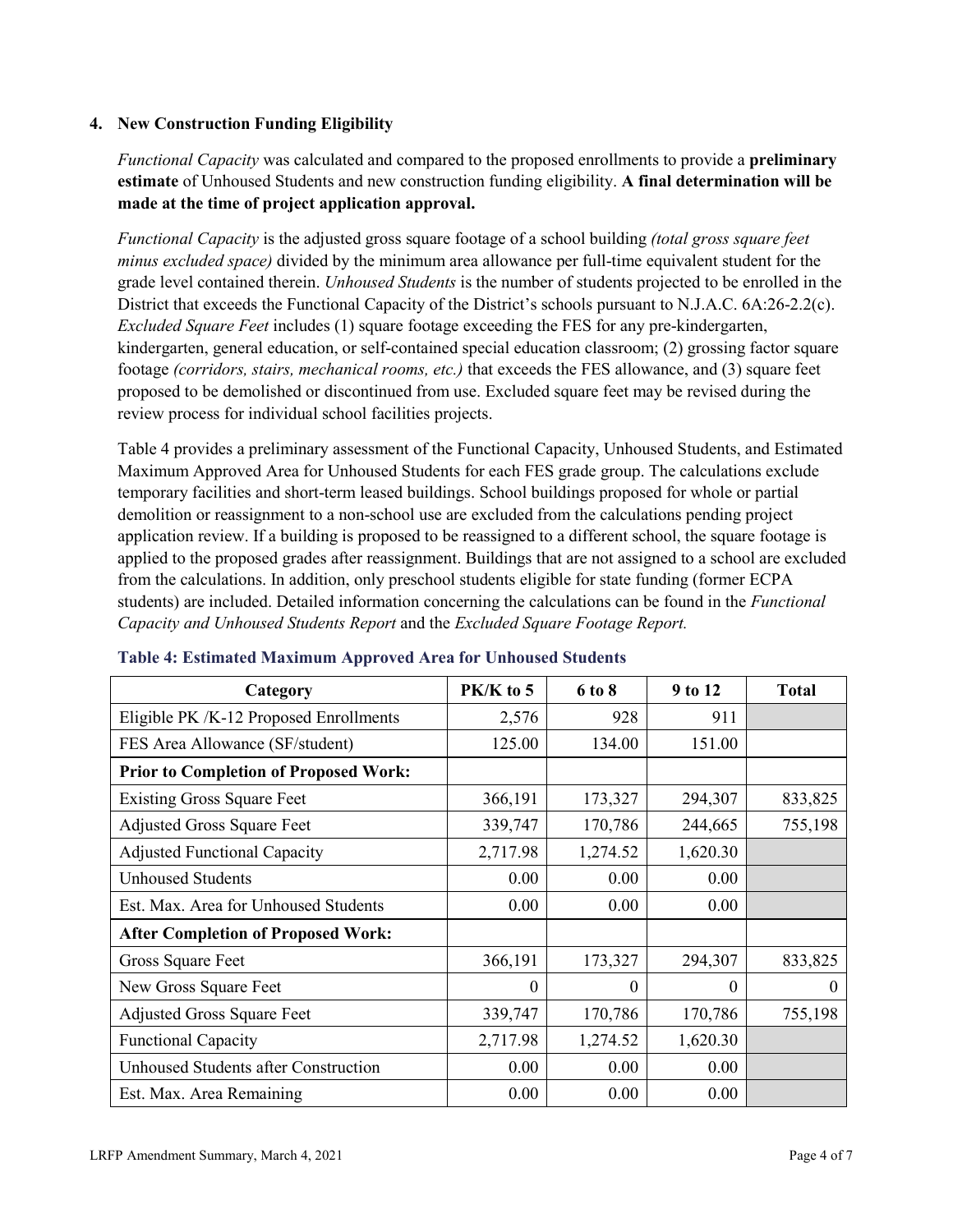Facilities used for non-instructional or non-educational purposes are ineligible for State support under the Act. However, projects for such facilities shall be reviewed by the Department to determine whether they are consistent with the District's LRFP and whether the facility, if it is to house students (full or part time) conforms to educational adequacy requirements. These projects shall conform to all applicable statutes and regulations.

Estimated costs represented in the LRFP by the District are for capital planning purposes only. The estimates are not intended to represent preliminary eligible costs or final eligible costs of approved school facilities projects.

Considerations:

- The District does not have approved projects pending completion, as noted in Section 1, that impact the Functional Capacity calculations.
- **The Functional Capacity calculations** *exclude* square feet proposed for demolition or discontinuation for the following FES grade groups and school buildings pending a feasibility study and project review: n/a.
- Based on the preliminary assessment, the District has Unhoused Students prior to the completion of proposed work for the following FES grade groups: n/a.
- New construction is proposed for the following FES grade groups: n/a.
- Proposed new construction exceeds the estimated maximum area allowance for Unhoused Students prior to the completion of the proposed work for the following grade groups: n/a.
- The District, based on the preliminary LRFP assessment, will not have Unhoused Students after completion of the proposed LRFP work. If the District is projected to have Unhoused Students, adequate justification has been provided to confirm educational adequacy in accordance with Section 6 of this determination.

# Findings:

Functional Capacity and Unhoused Students calculated in the LRFP are preliminary estimates. Preliminary Eligible Costs (PEC) and Final Eligible Costs (FEC) will be included in the review process for specific school facilities projects. A feasibility study undertaken by the District is required if building demolition or replacement is proposed per N.J.A.C. 6A:26-2.3(b)(10).

# **5. Proposed Work**

The District assessed program space, capacity, and physical plant deficiencies to determine corrective actions. Capital maintenance, or *"system actions,"* address physical plant deficiencies due to operational, building code, and /or life cycle issues. Inventory changes, or *"inventory actions,*" add, alter, or eliminate sites, site amenities, buildings, and/or rooms.

The Act (N.J.S.A. 18A:7G-7b) provides that all school facilities shall be deemed suitable for rehabilitation unless a pre-construction evaluation undertaken by the District demonstrates to the satisfaction of the Commissioner that the structure might pose a risk to the safety of the occupants even after rehabilitation or that rehabilitation is not cost-effective. Pursuant to N.J.A.C. 6A:26-2.3(b)(10), the Commissioner may identify school facilities for which new construction is proposed in lieu of rehabilitation for which it appears from the information presented that new construction is justified, provided, however, that for such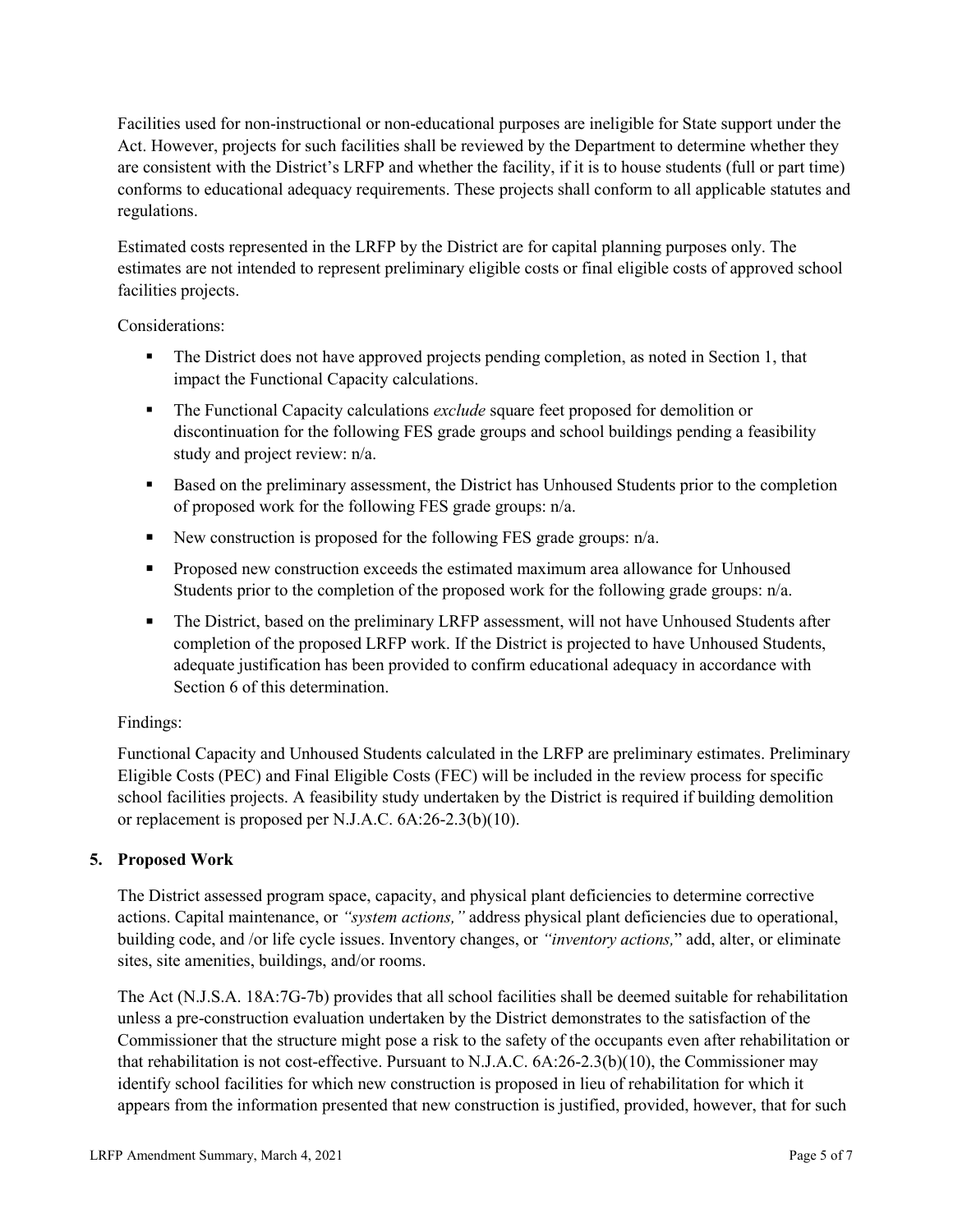school facilities so identified, the District must submit a feasibility study as part of the application for the specific school facilities project. The cost of each proposed building replacement is compared to the cost of additions or rehabilitation required to eliminate health and safety deficiencies and to achieve the District's programmatic model.

Table 5 lists the scope of work proposed for each school based on the building(s) serving their student population. Proposed inventory changes are described in the LRFP website reports titled *"School Asset Inventory Report and "Proposed Room Inventory Report."* Information concerning proposed systems work, or capital maintenance can be found in the "LRFP Systems Action Summary Report."

With the completion of the proposed work, the following schools are proposed to be eliminated:  $n/a$ ; the following schools are proposed to be added: n/a.

| <b>Proposed Scope of Work</b>                                                                  | <b>Applicable Schools</b>                                                                                                                                                                                                   |
|------------------------------------------------------------------------------------------------|-----------------------------------------------------------------------------------------------------------------------------------------------------------------------------------------------------------------------------|
| <b>Renovation only</b> (no new construction)                                                   |                                                                                                                                                                                                                             |
| System actions only (no inventory actions)                                                     | Denbo Crichton (303); Fort Fix ES (110);<br>Helen Fort MS (050); Howard L. Emmons<br>(085); Joseph S. Stackhouse (140); Marcus<br>Newcomb MS (302); Pemberton ECC (300);<br>Pemberton HS (055); Samuel T. Busansky<br>(135) |
| Existing inventory actions only (no systems actions)                                           | n/a                                                                                                                                                                                                                         |
| Systems and inventory changes                                                                  | n/a                                                                                                                                                                                                                         |
| <b>New construction</b>                                                                        |                                                                                                                                                                                                                             |
| Building addition only (no systems actions)                                                    | n/a                                                                                                                                                                                                                         |
| Renovation and building addition (system, existing<br>inventory, and new construction actions) | n/a                                                                                                                                                                                                                         |
| New building on existing site                                                                  | n/a                                                                                                                                                                                                                         |
| New building on new or expanded site                                                           | n/a                                                                                                                                                                                                                         |
| Site and building disposal (in addition to above scopes)                                       |                                                                                                                                                                                                                             |
| Partial building demolition                                                                    | n/a                                                                                                                                                                                                                         |
| Whole building demolition                                                                      | n/a                                                                                                                                                                                                                         |
| Site and building disposal or discontinuation of use                                           | n/a                                                                                                                                                                                                                         |

#### **Table 5: School Building Scope of Work**

Findings:

The Department has determined that the proposed work is adequate for approval of the District's LRFP amendment. However, Department approval of proposed work in the LRFP does not imply the District may proceed with a school facilities project. The District must submit individual project applications with cost estimates for Department project approval. Both school facilities project approval and other capital project review require consistency with the District's approved LRFP.